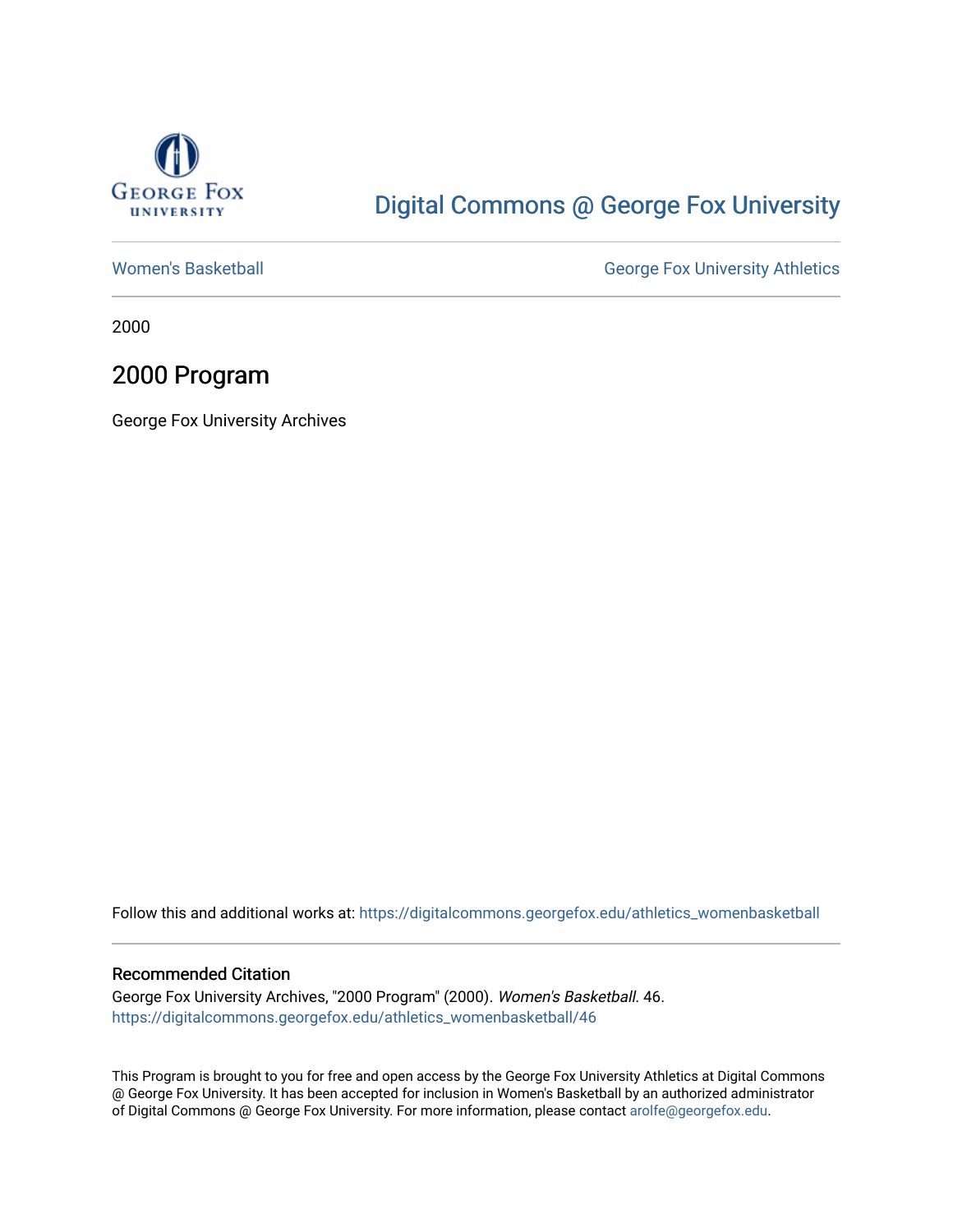# GEORGE FOX UNIVERSITY **BASK**

# **WHEELER SPORTS CENTER** MILLER GYMNASIUM<br>NEWBERG, OREGON

January 26, 2001 Women's Basketball vs. Whitworth College 6:00 p.m.





January 26, 2001 Men's Basketball vs. Whitworth College 8:00 p.m.

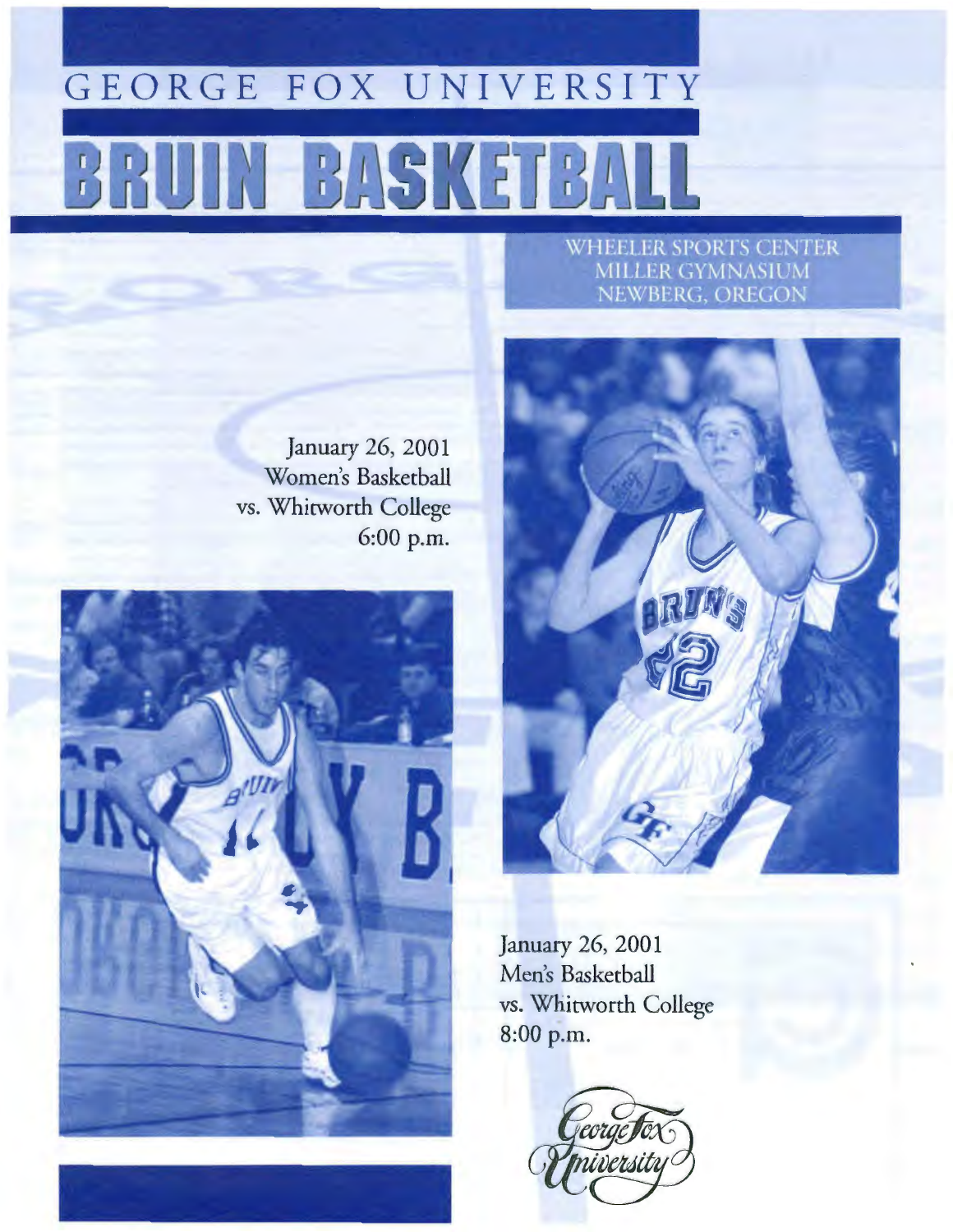# ABOUT GEORGE FOX UNIVERSITY/THE ARENA

### THE UNIVERSITY

George Fox University, an evangelical Christian liberal arts college, is expanding, both in size and in reputation. Enrollment has more than quadrupled in the last 14 years, increasing from 549 in 1986 to 2,636 in the fall of 2000.

Since 1986, George Fox has been named one of "America's Best Colleges" 12 times by U.S. News & World Report. In 1999, the school ranked second overall and third in academic reputation among Western regional liberal arts colleges. The magazine also named the University one of the region's best values among schools in its category.

George Fox offers unique programs to its students. Every incoming freshman is given a computer to use and keep upon graduation. When students reach their third year, they are eligible for the Juniors Abroad program, in which the University pays transportation costs for an overseas study tour.

In 1996, with the addition of Western Evangelical Seminary, George Fox became a university, offering students a Christ-centered education and the choice of 35 undergraduate majors and nine graduate degrees. On Jan. 1, 2000, the seminary was renamed George Fox Evangelical Seminary.

The school opened in 1885 when Willamette Valley Quaker settlers established Pacific Academy. It was during those early days that George Fox's most prominent alumnus attended -Herbert Hoover, later the 30th President of the United States. The college division was organized in 1891 to provide more advanced instruction and the name became Pacific College. In 1949, because of the many schools in the West with "Pacific" in their title, the name was changed to George Fox College, honoring the founder of the Friends (Quaker) Church.



George Fox University is located in Newberg, Oregon (pop. 17,355), 24 miles southwest of Portland, the state's largest metropolitan center of 1.7 million, and 32 miles north of Salem, the state capital.

### WHEELER SPORTS CENTER

Entered by crossing a wooded canyon on a 200-foot bridge, the Coleman H. Wheeler Center for Sports and Physical Education, home of the George Fox Bruins' volleyball and men's and women's basketball teams, is a natural place to play sports of all sorts.

The Sports Center was designed by noted architect Pietro Belluschi to sit unpretentiously alongside tree-shaded Hess Creek Canyon. Built using gifts from prominent lumbermen,

alexander oil co.

I 00 s. elliot st. p.o. box 370 newberg, oregon 97132 telephone (503) 538-2513

2

PROFESSIONAL INSURANCE AGENT

2000-01 George Fox University Women's Basketball Team Back row (I-r): Mike Warmanen, assistant coach; Heather Doud; Tabitha Greller; Katie Lacey; Darby Cave; Nicole Prazeau; Kerry Rueck, assistant coach; Scott Rueck, head coach. Front row (1-r): Emily Ruggles; Pam Mavencamp; Jenny Freeman; Jill Barram; Becky Thompson; Shai Workman; Amy Fitch; Christine McCandless.



the building features a two-level oak parquet lobby and a large window area overlooking the adjacent natural terrain. Completed in June 1977, the \$2.7 million, 55,000-square-foot complex is the University's largest building. It contains the James and Lila Miller Gymnasium, the Bruins' home court. The Center features a 116xl74-foot gymnasium with three fulllength basketball courts, three volleyball courts, and 10 badminton courts. The ceilings are 32 feet above the hardwood maple floor. Total seating capacity is 2,750.

Contained on the upper level are a staff room, multipurpose room, classrooms, and athletic administration and faculty offices. A l ,500-square-foot weight room was remodeled in the summer of 1993. The lower level contains a concession area, dressing rooms, team rooms, laundry, equipment-issuing room, and storage space. An east wing of the building houses two racquetball courts.

The building may be entered on two levels. The east-side ground level is accessible from the parking lot by crossing the foot bridge. The on-campus community enters on the west-side second floor.

The building is named for long-time Oregon lumberman Coleman H. Wheeler, former chairman of the board of Willamette Industries. The gymnasium is named for former George Fox board member James Miller, the former president of Cascadia Lumber Co., and his wife, Lila.



2000-01 George Fox University Men's Basketball Team Back row (I-r): Justin Sherwood, assistant coach; Mitch Ratzlaff, assistant coach; Aaron Milner; Zach Hollin; Andrew Coleman; Bryan Wadlow; Brett Yeager; Mark Sundquist, head coach. Front row (I-r): Sean Linder; Kenny Macy; Joe Gonzales; Jordan Green; Travis Melvin; James Macy; Ryan Melvin; Jeff Greene; Joe Nichols.







# **MAC RENTAL Go Bruins!**

| 2800 Lafayette Ave. | 408 W. First     |
|---------------------|------------------|
| McMinnville, OR     | Newberg, OR      |
| $(503)$ 472-6223    | $(503) 538-7352$ |

(503) 538-7352 731 Baseline Cornelius, OR (503) 357-7368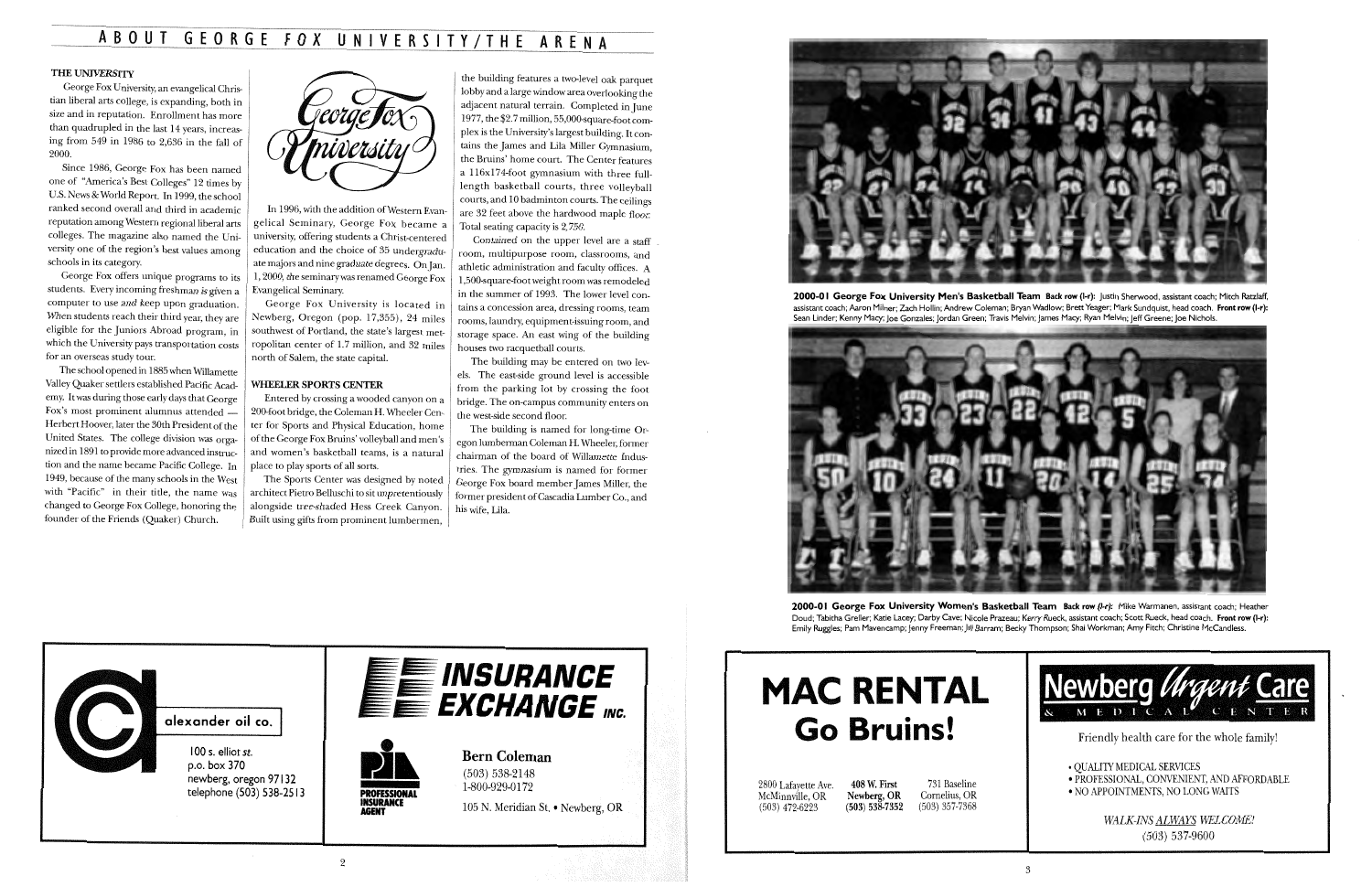# WOMEN'S COACHING STAFF



**SCOTT RUECK** Head Coach

In just four short years, Scott Rueck has established himself as one of the brightest new lights on the horizon of college coaching — at any level. In

that time, he has guided the George Fox University women's basketball team to a 72-30 record, a .706 winning percentage, three postseason playoff appearances, and national recognition in the NCAA Division III top 20.

Rueck's 1999-2000 Bruins put together the finest season in the program's 19-year history, posting a 23-5 record to set new records for wins and winning percentage (.821). The team won 11 straight to set another record, tied for its first-ever Northwest Conference title with a 14-2 league mark, won two NCAA playoff games before losing in the "Sweet 16," and earned a No. 19 postseason national ranking. For those achievements, Rueck was honored as Northwest Conference Coach of the Year by his peers.

Though only 31, Rueck has already gained 11 years of coaching experience. While still a student at Oregon State, he was an assistant boys' coach at Santiam Christian High (1989-93). He served as a women's assistant under George Fox head coach Sheni Murrell (1993-95), and coached the women's tennis team ( 1995-96).

When Murrell left, Rueck was named interim head coach for a year, then permanent head coach after a national search that yielded four finalists. The Bruins have posted high school and college level. A native of Forest Grove, Ore., he was an All-Northwest League point guard for Portland Adventist Academy before graduating in 1989. He went on to play two seasons at Walla Walla College. He coached the boys' team at Portland Adventist Academy for three seasons (1991- 1994), and was head men's coach at Walla Walla College for a year (1994-95) before coming to George Fox.

### **KERRY RUECK** Assistant Coach

winning records in each of his four years as head coach, with their season record improving each year. Rueck's players have earned four NAIAAll-American and 10 All-Northwest Conference awards.

Rueck also teaches courses in the department of health and human performance at GFU, and directs the Victory Hoop Camp for Portland youth. A graduate of Glencoe High in Hillsboro, Ore., he earned his bachelor's degree in exercise and sports science in 1991 and a master of arts degree in physical education teaching in 1992, both from Oregon State. He lives in Newberg with his wife, Kerry, who played basketball for George Fox from 1993-95.

### MIKE WARMANEN Assistant Coach

(12-35) Whitman, 1/22/82 Highest FG% (min. 10 fga):

Now in his fourth year as an assistant with the women's basketball team, Mike Warmanen brings to the program head coaching experience at both the Christy Brock (7-12) Whitman, l/08/99

In addition to coaching, Warmanen is an athletic goods salesman for AllTeam Image in Portland, Ore., where he also lives.



Jennifer Childress ............................................. 8 Concordia,  $2/19/9$ Most Blocked Shot Shawna Chandler Western Oregon, 1 Most Points:  $105$  (W  $105-39$ )... **Most Points Allowe**  $105$  (L 64-105) ... Fewest Points:  $35$  (L  $35-55$ ) .......  $35$  (L  $35-61$ ) ....... Fewest Points Allow  $28$  (W104-28) ..... 28 (W 68-28) ...... Largest Winning M

Kerry (Aillaud) Rueck, who married head coach Scott Rueck in 1996, is in her third season as an assistant coach for the George Fox women's bas-

ketball team. She first came to George Fox as a transfer from Skagit Valley Community College, and played on the nationally ranked 1993-94 and 1994-95 teams. Arguably the best outside shooter in team history, she holds school records for 3-point accuracy in a season (.414) and a career (.388), and for most 3-pointers in a career (119).

> $76$  (W 104-28)... Largest Losing Marg 48 (L 48-96) ....... Most Field Goals:

Rueck earned her bachelor of arts degree in elementary education from George Fox in 1995, and now teaches fifth grade in the Newberg School District.



# Serving Newberg

Nap's IGA has been Newberg's grocery source since 1937. Owners Rich and Mary Peterson look forward to serving the community in an expanded capacity in the new millennium, featuring an in-store deli, bakery, video department, and the finest produce and meat departments available.

# Open 24 Hours

Convenient Hours at Supermarket Prices 112 E. First St., Downtown Newberg • (503) 538-8286 Fax: (503) 538-5514

# **WOMEN'S** B A S K E T B A **L L** RECORDS

### INDIVIDUAL SINGLE-GAME RECORDS

### Most Points:

701 Deborah Road Newberg, OR 97132<br>(503) 538-1679

Melody Groeneveld-McMaster ...................... 3 7 Willamette, 12/04/82 Most Field Goals:

Tammy Lewis .................................................. 14 (14-19) Southern Oregon, 2/15/86

Most FG Attempts: Debby Wiggers ................................................ 35

Katie (Greller) Lacey ..................................... 900 (9-10) Menlo, 11/27/99 Most 3-Pt Field Goals:

### Most 3-Pt FG Attempts: Christy Brock (3 times in 1998-99) ............... 12 Highest 3-Pt FG% (min. 5 fga): Traci Blair ................................................... 1.000 (5-5) Lewis & Clark, 11/27/90

Tabitha (Dawson) Greller .......................... 1.000 (5-5) Harnline, 11/22/97 Most Free Throws: Angela Pettit .................................................... 15 (15-21) Lewis & Clark, 2/18/97 Most FT Attempts: Angela Pettit (15-21) Lewis & Clark, 2/18/97 Highest FT% (min. 6 fta): Nancy Rissmiller ........................................ 1.000 (11-11) Hamline, 11/22/97 Most Rebounds: Debby Wiggers ................................................ 23 Linfield, 12/08/81

### TEAM SINGLE-GAME RECORDS

Most FG Attempts:



Artist's rendering of the Nap's IGA location in downtown Newber



| 105 (W 105-39)  Western Baptist, 11/20/92  |
|--------------------------------------------|
| <b>Most Points Allowed:</b>                |
| 105 (L 64-105)  Western Oregon, 2/26/87    |
| <b>Fewest Points:</b>                      |
| 35 (L 35-55)  Warner Pacific, 2/13/88      |
| 35 (L 35-61)  Pacific Lutheran, 2/27/99    |
| <b>Fewest Points Allowed:</b>              |
| 28 (W104-28)  Columbia Christian, 1/30/93  |
|                                            |
| <b>Largest Winning Margin:</b>             |
| 76 (W 104-28)  Columbia Christian, 1/30/93 |
| <b>Largest Losing Margin:</b>              |
|                                            |
| <b>Most Field Goals:</b>                   |
|                                            |
| <b>Most FG Attempts:</b>                   |
|                                            |



| .592 (29-49)  Whitworth, 2/02/96         |
|------------------------------------------|
| Lowest FG% (min. 15 fga):                |
| .195 (10-51)  Western Oregon, 2/28/95    |
| Most 3-Pt FG:                            |
|                                          |
| Most 3-Pt FGA:                           |
|                                          |
| Highest 3-Pt FG% (min. 5 fga):           |
| 1.000 (5-5)  Lewis & Clark, 11/27/90     |
| <b>Most Free Throws:</b>                 |
| 32 (32-47)  Central Washington, 11/19/93 |
| <b>Most FT Attempts:</b>                 |
| 47 (32-47)  Central Washington, 11/19/93 |
| Highest FT% (min. 6 fta):                |
| .961 (25-26)  Willamette, 1/23/87        |
| <b>Most Rebounds:</b>                    |
|                                          |
| <b>Most Assists:</b>                     |
| 27  Northwest Nazarene, 2/08/91          |
| 27  Columbia Christian, 1/30/93          |
| <b>Most Steals:</b>                      |
|                                          |
| <b>Most Blocked Shots:</b>               |
|                                          |
|                                          |
| <b>Most Turnovers:</b>                   |
|                                          |
| <b>Fewest Turnovers:</b>                 |
|                                          |
| <b>Most Personal Fouls:</b>              |
|                                          |
|                                          |

 $Hichoot FC\%$  (min. 15 fga):

### **MANUFACTURERS OF QUALITY DENTAL EQUIPMENT**

260 | Crestview Dr. Newberg, OR 97132 (503) 538-9471



(503) 537-2713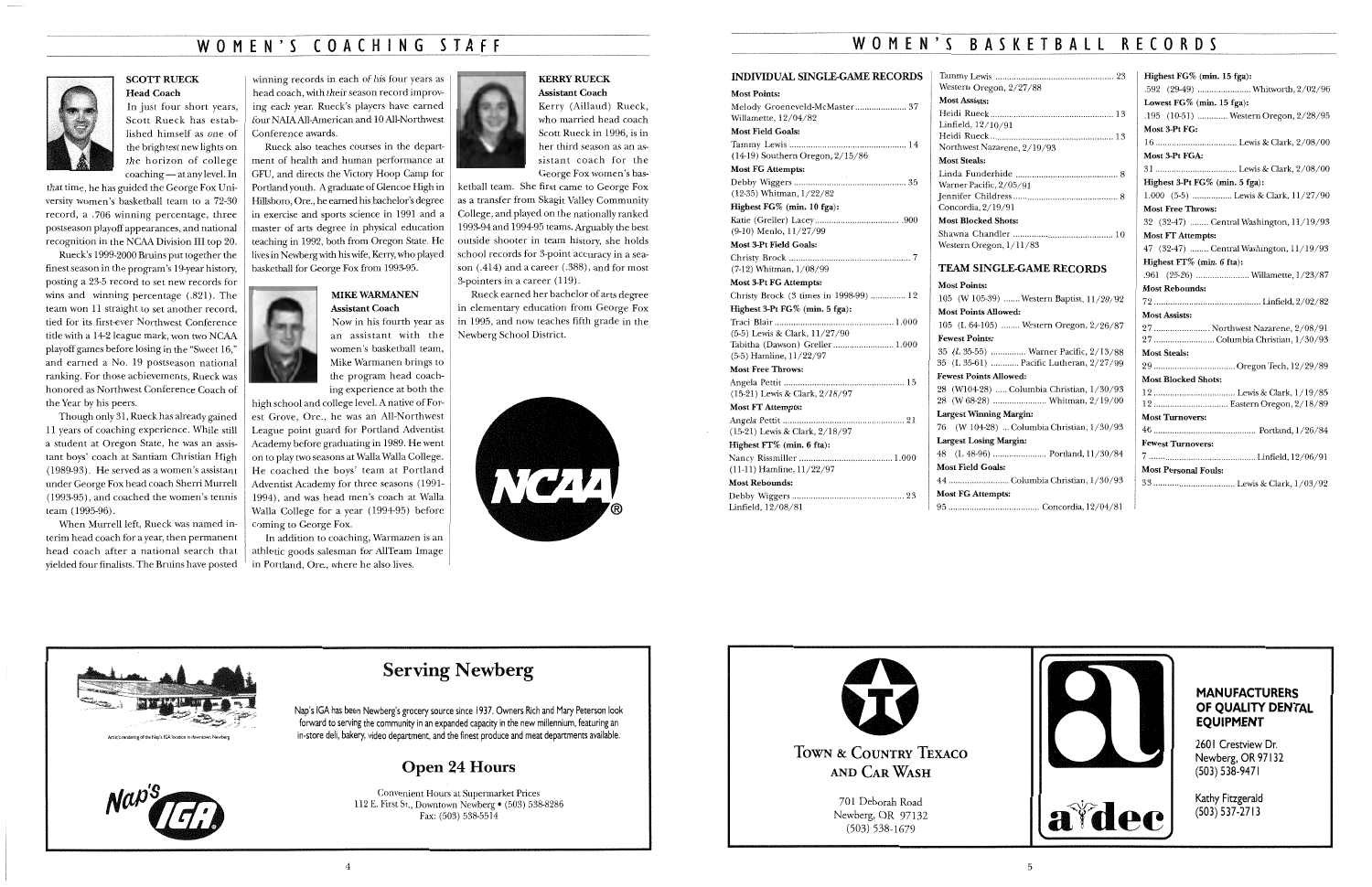# GEORGE FOX WOMEN'S BASKETBAll ROSTER

# GEORGE FOX MEN'S BASKETBALL ROSTER

### GEORGE FOX UNIVERSITY Bruins Women

Newberg, Ore. Established: 189 I Enrollment: 2,636 Colory: Old Gold and Navy Blue Denomination: Evangelical Friends (Quaker) President: David Brandt Athletic Affiliation: NCAA Div. Ill, Northwest Conference

Team Information: '99-00 Record: 23-5 (ranked 19th); '99-00 NWC Record: 14-2, 1st (T); '99-00 Post-Season: 2-1; Letterwinners Back/Lost: 7/6; Starters Back/Lost: 4/1

| No. | Name                 | Pos.  | Ht.    | Yr./El. Hometown/Previous School                           |
|-----|----------------------|-------|--------|------------------------------------------------------------|
|     |                      |       |        |                                                            |
| 5   | Nicole Prazeau       | Wing  | $5-10$ | Portland, Ore. (Central Catholic HS)<br>[r]/[r]            |
| 11  | Jill Barram          | Point | $5-6$  | Salem, Ore. (Salem Academy)<br>$\int$ r./ $\int$ r.        |
| 14  | Shai Workman         | Wing  | $5-8$  | So./So. Moscow, Idaho (California Lutheran Univ.)          |
| 20  | Becky Thompson       | Point | $5-8$  | $[r. / [r. \text{Colton}, \text{Ore.} (\text{Colton HS})]$ |
| 22  | Katie Lacey          | Post  | $6-0$  | Sr./Sr. Orange City, Iowa (MOC/Floyd Valley HS)            |
| 23  | Tabitha Greller      | Wing  | 5-11   | Sr./Sr. Eagle, Idaho (Eagle HS)                            |
| 24  | Jenny Freeman        | Wing  | 5-6    | Sr./Sr. Tonasket, Wash. (Wenatchee Valley College)         |
| 25  | Amy Fitch            | Wing  | $5-8$  | So./Fr. Ritzville, Wash. (Spokane Falls CC)                |
| 33  | Heather Doud         | Post  | $5-10$ | Jr./Jr. Corvallis, Ore. (Biola University)                 |
| 34  | Christine McCandless | Post  | $5-10$ | Fr./Fr. Medford, Ore. (Cascade Christian HS)               |
| 42  | Darby Cave           | Post  | $6-0$  | Fr./Fr. Portland, Ore. (Central Catholic HS)               |
| 50  | <b>Emily Ruggles</b> | Post  | 5-11   | So./So. Eugene, Ore. (South Eugene HS)                     |
| RS. | Pam Mavencamp        | Point | 5-6    | Fr./Fr. Eagle, Idaho (Greenleaf Friends Academy)           |

| NO.<br><b>NAME</b> | <b>THREE-POINT</b> | <b>FIELD GOALS</b>  | <b>FREE THROWS</b> | <b>FOULS</b> | FG | FT. | TP |
|--------------------|--------------------|---------------------|--------------------|--------------|----|-----|----|
|                    | 3 3 3 3 3 3        | 2 2 2 2 2 2 2 2 2 2 | 111111             | 12345        |    |     |    |
|                    | 3 3 3 3 3 3        | 2222222222          | 1111               | 12345        |    |     |    |
| $\bullet$          | 3 3 3 3 3 3        | 2 2 2 2 2 2 2 2 2 2 | 1 1 1 1 1 1 1      | 12345        |    |     |    |
| T                  | 3 3 3 3 3 3        | 2 2 2 2 2 2 2 2 2 2 |                    | 12345        |    |     |    |
|                    | 3 3 3 3 3 3        | 2 2 2 2 2 2 2 2 2 2 |                    | 12345        |    |     |    |
| <b>TTT</b>         | 3 3 3 3 3 3        | 2 2 2 2 2 2 2 2 2 2 | $1111111$          | 12345        |    |     |    |
| $\mathbf{C}$       | 3 3 3 3 3 3        | 2 2 2 2 2 2 2 2 2 2 |                    | 12345        |    |     |    |
| $\sum_{\alpha}$    | 3 3 3 3 3 3        | 2 2 2 2 2 2 2 2 2 2 |                    | 12345        |    |     |    |
|                    | 3 3 3 3 3 3        | 2222222222          | $1 - 1$            | 12345        |    |     |    |
| $\bullet$          | 3 3 3 3 3 3        | 2222222222          |                    | 12345        |    |     |    |
| ПП                 | 3 3 3 3 3 3        | 2 2 2 2 2 2 2 2 2 2 |                    | 12345        |    |     |    |
| $\left(  \right)$  | 3 3 3 3 3 3        | 2 2 2 2 2 2 2 2 2 2 |                    | 12345        |    |     |    |
|                    | 3 3 3 3 3 3        | 2 2 2 2 2 2 2 2 2 2 |                    | 12345        |    |     |    |
|                    | 3 3 3 3 3 3        | 2 2 2 2 2 2 2 2 2 2 |                    | 12345        |    |     |    |
|                    | 3 3 3 3 3 3        | 2 2 2 2 2 2 2 2 2 2 |                    | 12345        |    |     |    |
|                    | 3 3 3 3 3 3        | 222222222           |                    | 12345        |    |     |    |
| $\bullet$          | 3 3 3 3 3 3        | 2 2 2 2 2 2 2 2 2 2 | 111                | 12345        |    |     |    |
| $\bullet$          | 3 3 3 3 3 3        | 222222222           |                    | 12345        |    |     |    |
|                    | 3 3 3 3 3 3        | 2 2 2 2 2 2 2 2 2 2 |                    | 12345        |    |     |    |
|                    | 3 3 3 3 3 3        | 222222222           | $\mathbf{1}$       | 1 2 3 4 5    |    |     |    |
| $\boldsymbol{G}$   | 3 3 3 3 3 3        | 2222222222          |                    | 12345        |    |     |    |
|                    | 3 3 3 3 3 3        | 2222222222          |                    | 12345        |    |     |    |
|                    | 3 3 3 3 3 3        | 2222222222          |                    | 12345        |    |     |    |
|                    | 3 3 3 3 3 3        | 2 2 2 2 2 2 2 2 2 2 |                    | 12345        |    |     |    |
|                    | 3 3 3 3 3 3        | 2222222222          |                    | 12345        |    |     |    |
|                    | 3 3 3 3 3 3        | 2 2 2 2 2 2 2 2 2 2 | 1 1 1 1 1 1 1 1 1  | 12345        |    |     |    |

Head Coach: Scott Rueck (Oregon State '91), 72-30, 5th year Assistant Coach: Mike Warmanen (Walla Walla '91), 4th year; Kerry Rueck: (George Fox '95), 3rd year

> Team Information: '99-00 Overall Record: 8-16; '99-00 NWC Record: 4-12, 8th; '99-00 Post-Season: None; Letterwinners Back/Lost: 10/3; Starters Back/Lost: 5/0

# DO-IT-YOURSElF STATS

| Pos.        | Ht.      | Wt. | Yr./El. Hometown/Previous School                                                                              |
|-------------|----------|-----|---------------------------------------------------------------------------------------------------------------|
| Wing        | 5-11     | 170 | Pleasant Hill, Ore. (Pleasant Hill HS)<br>[r]/[r]                                                             |
| Wing        | $5-10$   | 165 | Sr./Sr. Cashmere, Wash. (Cashmere HS)                                                                         |
| PG          | $6-0$    | 165 | Culver, Ore. (Culver HS)<br>$\left[\frac{\text{r}}{\text{r}}\right]$ $\left[\frac{\text{r}}{\text{r}}\right]$ |
| Wing        | $6-2$    | 170 | So./So. Culver, Ore. (Culver HS)                                                                              |
| Wing        | $6-2$    | 187 | Sr./Jr. Azalea, Ore. (Glendale HS)                                                                            |
| Wing        | 5-11     | 165 | So./So. Roseburg, Ore. (Roseburg HS)                                                                          |
| Wing        | $6 - 2$  | 200 | Brookings, Ore. (Brookings Harbor HS)<br>[r]/[r]                                                              |
| Post        | 6-5      | 190 | Seattle, Wash. (Everett CC)<br>Ir./Ir. $\blacksquare$                                                         |
| Point       | 6-1      | 180 | Jr./So. Beaverton, Ore. (Univ. of Colorado)                                                                   |
| Wing        | 6-5      | 175 | So./So. Salem, Ore. (Southern California Coll.)                                                               |
| Wing        | $5 - 10$ | 155 | Pleasant Hill, Ore. (Pleasant Hill HS)<br>[r]/[r]                                                             |
| Post        | $6 - 7$  | 210 | Sr./Sr. Richland, Wash. (Richland HS)                                                                         |
| <b>Wing</b> | 64       | 195 | Fr./Fr. Albany, Ore. (West Albany HS)                                                                         |
| Wing        | 6-3      | 178 | Fr./Fr. Oakridge, Ore. (Oakridge HS)                                                                          |



|                |     |             |                    | DO-IT-YOURSELF STATS |                            |              |    |     |           |
|----------------|-----|-------------|--------------------|----------------------|----------------------------|--------------|----|-----|-----------|
|                | NO. | <b>NAME</b> | <b>THREE-POINT</b> | <b>FIELD GOALS</b>   | <b>FREE THROWS</b>         | <b>FOULS</b> | FG | FT. | <b>TP</b> |
|                |     |             | 3 3 3 3 3 3        | 2 2 2 2 2 2 2 2 2 2  | 11111111111                | 12345        |    |     |           |
|                |     |             | 3 3 3 3 3 3        | 2 2 2 2 2 2 2 2 2 2  |                            | 12345        |    |     |           |
|                |     |             | 3 3 3 3 3 3        | 2222222222           |                            | 12345        |    |     |           |
| CH             |     |             | 3 3 3 3 3 3        | 2 2 2 2 2 2 2 2 2 2  | 1111111111                 | 12345        |    |     |           |
|                |     |             | 3 3 3 3 3 3        | 2222222222           |                            | 12345        |    |     |           |
|                |     |             | 3 3 3 3 3 3        | 2 2 2 2 2 2 2 2 2 2  | .                          | 12345        |    |     |           |
|                |     |             | 3 3 3 3 3 3        | 2 2 2 2 2 2 2 2 2 2  | 1   1   1   1   1   1      | 12345        |    |     |           |
|                |     |             | 3 3 3 3 3 3        | 2 2 2 2 2 2 2 2 2 2  | 1 1 1 1 1 1 1 1 1 1        | 12345        |    |     |           |
| ED. 10         |     |             | 3 3 3 3 3 3        | 2 2 2 2 2 2 2 2 2 2  | <b>I I I I I I I I I I</b> | 12345        |    |     |           |
|                |     |             | 3 3 3 3 3 3        | 2 2 2 2 2 2 2 2 2 2  |                            | 12345        |    |     |           |
|                |     |             | 3 3 3 3 3 3        | 2 2 2 2 2 2 2 2 2 2  |                            | 12345        |    |     |           |
| G              |     |             | 3 3 3 3 3 3        | 2 2 2 2 2 2 2 2 2 2  | 111111111                  | 12345        |    |     |           |
|                |     |             | 3 3 3 3 3 3        | 2 2 2 2 2 2 2 2 2 2  | 111111111                  | 12345        |    |     |           |
|                |     |             | 3 3 3 3 3 3        | 2222222222           | 1111111111                 | 12345        |    |     |           |
|                |     |             | 3 3 3 3 3 3        | 2 2 2 2 2 2 2 2 2 2  | 1 1 1 1 1 1 1 1 1 1 1      | 12345        |    |     |           |
|                |     |             | 3 3 3 3 3 3        | 2 2 2 2 2 2 2 2 2 2  | 1111111111                 | 12345        |    |     |           |
| $\overline{a}$ |     |             | 3 3 3 3 3 3        | 2 2 2 2 2 2 2 2 2 2  | 1111111111                 | 12345        |    |     |           |
|                |     |             | 3 3 3 3 3 3        | 2 2 2 2 2 2 2 2 2 2  | 1 1 1 1 1 1 1 1 1 1        | 12345        |    |     |           |
|                |     |             | 3 3 3 3 3 3        | 2 2 2 2 2 2 2 2 2 2  | 1   1                      | 12345        |    |     |           |
|                |     |             | 3 3 3 3 3 3        | 2 2 2 2 2 2 2 2 2 2  | 111111111                  | 12345        |    |     |           |
|                |     |             | 3 3 3 3 3 3        | 2222222222           | 111111111111               | 12345        |    |     |           |
| VISTIC)        |     |             | 3 3 3 3 3 3        | 2 2 2 2 2 2 2 2 2 2  | 1 1 1 1 1 1 1 1 1 1        | 12345        |    |     |           |
|                |     |             | 3 3 3 3 3 3        | 2 2 2 2 2 2 2 2 2 2  | 111111111111               | 12345        |    |     |           |
|                |     |             | 3 3 3 3 3 3        | 2 2 2 2 2 2 2 2 2 2  | 1111111111                 | 12345        |    |     |           |
|                |     |             | 3 3 3 3 3 3        | 2 2 2 2 2 2 2 2 2 2  | 11111111111                | 12345        |    |     |           |
|                |     |             | 3 3 3 3 3 3        | 2 2 2 2 2 2 2 2 2 2  | 111111111111               | 12345        |    |     |           |

Head Coach: Mark Sundquist (Seattle Pacific '89), 1st year Assistant Coach: Justin Sherwood (Western Baptist '93), 4th year; Mitch Ratzlaff (George Fox '96), 1st year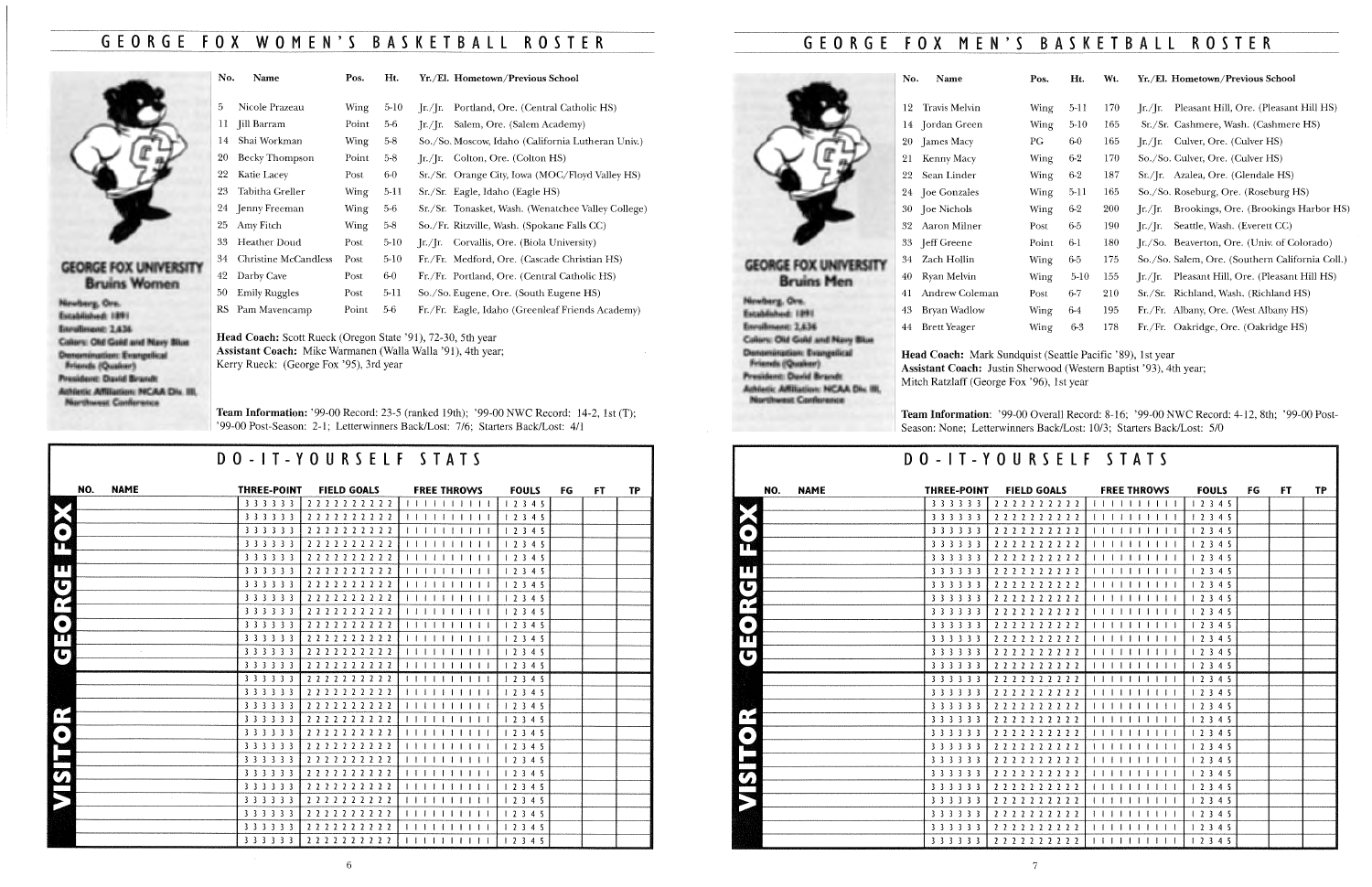### M E N ' S COACHING *S* T A F F



### MARK SUNDQUIST Head Coach

A new era in George Fox men's basketball begins this year as Mark Sundquist takes over the Bruin program, replacing 18-year veteran Mark Vernon, the

winningest coach in school history, who resigned for personal reasons. The 34-year-old coach was named to the post in August after a national search that ended ironically in the Bruins' backyard! He had spent the 1999-2000 season as the boys' basketball coach at Newberg High School, only eight blocks from George Fox, after two seasons as the boys' basketball coach at Woodburn (Ore.) High School.

Sundquist attended Glencoe High in Hillsboro, Ore., then earned four letters at Seattle Pacific (1984-88) as a shooting guard alongside point guard Ritchie McKay, now the men's coach at Oregon State. He led the team in free throw pet. as a junior (.818) and senior (.817), with his career mark of .819 ranking 7th all-time at SPU. He was team captain and MVP as a senior, averaging 14.1 ppg while shooting a team-best .514 from the field and .482 from 3-point range, a school record at the time. He had a career-high 33 points at D-I Stanford while setting records, since broken, for 3's made (7) and attempted (12) in a game. He was All-Great Northwest Conference and All-NCAA Division II District VIII as a senior.

Rogers and Co., a CPA firm in Tigard, Ore. He and his wife, Jenni, live in  $-$  of all places - Sherwood, Ore., with their year-old son  $n$ named — naturally — Trey.

Sundquist graduated in 1989 with a bachelor's degree in social sciences/second-

ary education. He was an assistant women's coach at SPU for a year, coached in the junior high ranks for three years, and spent the 1992-97 seasons as an assistant for the boys' program at Glencoe.

Sundquist is married to the former Sara Thompson of Bellevue, Wash., and they have one son, Jake, age  $3 \frac{1}{2}$ , and a brand-new daughter, Kaitlyn, born in October. The Sundquists attend Countryside Community Church in Sherwood.



Ratzlaff graduated cum laude from George Fox in 1996 with a degree in business and economics, and is now the director of development for International Family Services, which requires him to travel extensively overseas. He and his wife, Kelleigh, reside in Newberg.

### JUSTIN SHERWOOD Assistant Coach

# MEN'S BASKETBALL RECORDS

Justin Sherwood, the most prolific 3-point field goal shooter in NAIA history, is now in his fourth year with George Fox as assistant men's basketball coach. In four years at Western Baptist, he attempted

#### INDIVIDUAL SINGLE-GAME RECORDS Jeff Hoffman ................................................... 50 Columbia Christian, 2/14/91 Most Field Goals: Jeff Hoffman ................................................... 19 ( 19-24) Columbia Christian, 2/14/91 Most FG Attempts: Southern Oregon, 1/26/69 Highest FG% (min. 10 fga): JR. Smith ................................................... 1.000  $(10-10)$  Columbia Christian,  $1/29/82$ Most 3-Pt Field Goals: (9-17) Concordia, ll/18/94 Most 3-Pt FG Attempts: Nick Haij .......................................................... 17 (8-17) St. Martin's, 12/08/93 Nick Haij .......................................................... 17 (9-17) Concordia, ll/18/94 Highest 3-Pt FG% (min. 5 fga): Jeff Hoffman .............................................. 1.000 (6-6) Columbia Christian, 2/14/91 Most Free Throws: Kenny Stone .................................................... 16 (16-19) College ofldaho, l/28/87 Most FT Attempts: Kenny Stone ..................................................... 19  $(16-19)$  College of Idaho,  $1/28/87$ Grant Hartenstein .......................................... 19 (12-19) Southern Oregon, ll/21/95 Highest FT% (min. 6 fta): Most Rebounds: Justin Paola ......... Northwest Christian Most Assists: Brian Martin. Warner Pacific,  $1/19$ Most Steals: Curtis Kimbrough Cal-San Diego, 12/ Jeff Richard . Dominican,  $1/02/8$ Kyle Valentine .... Puget Sound,  $2/13/9$ Most Blocked Shot Dave Wilson ........ Northwest Christian Most Points:  $143$  (W 143-56)... Most Points Allowe 127 (L 115-127) Fewest Points:  $33$  (W  $33-30$ ) ....... Fewest Points Allow  $30 \cdot (W 33-30)$  ....... Largest Winning Ma 87 (W 143-56) ... Largest Losing Mar 62  $(L 50-112)$  .......

1,110 treys, an NAIA national record, making 464, three fewer than the national record at that time. He averaged 18.4 points a game during his college career (1989-93), setting WBC's scoring record with 2,710 points. Twice he was an NAIAAll-District 2 selection and NCCAA All-American. He was named Western Baptist's Male Athlete of the Year as a senior.

As a senior at McNary High School in Salem, Ore., Sherwood was also Male Athlete of the Year after earning all-league honors in basketball and playing outfield on the state championship baseball team. In addition to his coaching duties, he works for Pauly,

### MITCH RATZLAFF Assistant Coach

Former George Fox eager Mitch Ratzlaff returns to his alma mater as an assistant coach to begin his coaching



The 25-year-old Ratzlaff

was a four-sport athlete at Salem Academy, earning all-league honors in soccer, basketball and track while also running cross country. He was named Senior Christian Athlete of the Year. After a year at Chemeketa Community College, he transferred to George Fox and played for three seasons ( 1993-96). He was a part-time starter as a sophomore, but his last two years were injury-plagued. He broke a finger early in his junior year, and as a senior, he tore an ACL in his knee before the season started, then broke his foot with only four games left after returning. For battling against all odds, he received the Coaches' Award for Outstanding Attitude and Commitment.

| <b>sfecil<br/>Brown's</b><br>Ł.<br>FOREIGNS DOMESTIC AUTO / TRUCK REPAIR INC.<br>(503) 538-7750<br>1001 S. Springbrook Rd.<br>Newberg, OR 97132 | Showcase of Flowers<br><b>GAINERS FOUR SEASONS</b><br>(Behind Macy Dorm)<br>One dozen <b>FREE</b> roses<br>after six gift or flower purchases |
|-------------------------------------------------------------------------------------------------------------------------------------------------|-----------------------------------------------------------------------------------------------------------------------------------------------|
| CECIL - BRUCE - BRIAN - SCOTT - BEAU                                                                                                            | 215 Villa Rd., Newberg • (503) 538-4311<br><b>CLIP THIS COUPON</b>                                                                            |

#### 8

| n, 1/06/94        |  |
|-------------------|--|
| 9/91              |  |
| 19/84             |  |
| ß,                |  |
| /98               |  |
| s.<br>n, 11/19/91 |  |

Most Points:

Larry Craven...

Nick Haij.

Justin Paola ................................................. 1.000 (13-13) Western Oregon, 2/12/94

### TEAM SINGLE-GAME RECORDS

| 143 (W 143-56)  Northwest, 1/23/87         |
|--------------------------------------------|
| <b>Most Points Allowed:</b>                |
| 127 (L 115-127)  Western Baptist, 12/16/95 |
| <b>Fewest Points:</b>                      |
| 33 (W 33-30)  Eastern Oregon, 2/06/81      |
| <b>Fewest Points Allowed:</b>              |
| 30 (W 33-30)  Eastern Oregon, 2/06/81      |
| Largest Winning Margin:                    |
| 87 (W 143-56)  Northwest, 1/23/87          |
| <b>Largest Losing Margin:</b>              |
| 62 (L 50-112)  Lewis & Clark, 1/15/70      |
| <b>Most Field Goals:</b>                   |
|                                            |
| <b>Most FG Attempts:</b>                   |
| $114$ $0.1 \tanh 0.1 \tanh 1/0.074$        |

Most Field Goals: Most FG Attempts: 114 ........................ Columbia Christian, 1/08/74 Highest FG% (min. 15 fga):

| Highest $FG\%$ (min. 15 fga):               |
|---------------------------------------------|
| .714 (40-56)  Columbia Christian, 1/29/82   |
| Lowest FG% (min. 15 fga):                   |
|                                             |
| Most 3-Pt FG:                               |
| 18 (18-46)  Northwest Christian, 2/08/94    |
| Most 3-Pt FGA:                              |
| 46 (18-46)  Northwest Christian, 2/08/94    |
| Highest 3-Pt FG% (min. 5 fga):              |
| .778 (7-9)  St. Martin's, 1/06/87           |
| .778 (7-9)  Northwest Christian, 1/20/89    |
| <b>Most Free Throws:</b>                    |
| 39 (39-47)  Lewis & Clark, 1/08/71          |
| <b>Most FT Attempts:</b>                    |
| 50 (30-50)  Northwest Nazarene, 2/14/70     |
| 50 (38-50)  Western Oregon, 2/15/86         |
| Highest FT% (min. 6 fta):                   |
| 1.000 $(11-11)$ Western Baptist, $12/17/94$ |
| <b>Most Rebounds:</b>                       |
| 104  Columbia Christian, 1/08/74            |
| <b>Most Assists:</b>                        |
|                                             |
| <b>Most Steals:</b>                         |
|                                             |
| <b>Most Blocked Shots:</b>                  |
| 22  Northwest Christian, 11/19/91           |
| <b>Most Turnovers:</b>                      |
|                                             |
| <b>Most Personal Fouls:</b>                 |
| 39  Northwest Nazarene, 2/04/71             |
|                                             |



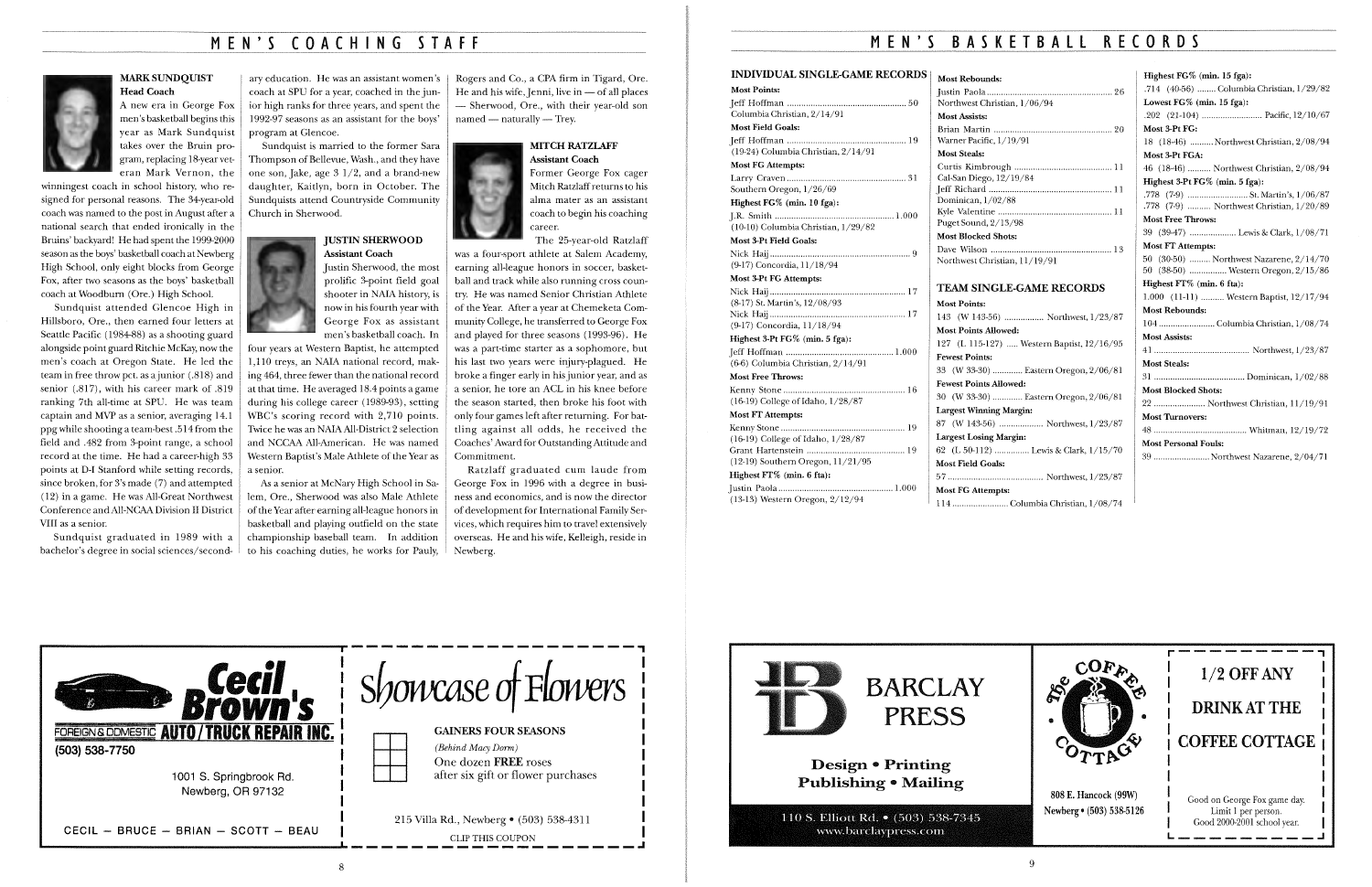George Fox University's "Bruin" nickname comes from a real bear captured in 1887, two years after Pacific Academy (the University's predecessor) was established. The young cub was found in the Coast Range foothills west of Carlton after its mother was shot. It was brought to Newberg and raised for a while as a pet.

# **T H E B R U I N NICKNAME**

### **NORTHWEST CONFERENCE**

Greege Fox University Neaderg: Orogon

Lewis & Clark College Particul, Orogan Linfield College McMosacrille, Orogon

Pacific Luthercan University Flashland, Washington

Pacific University Format Grenor, Chagana

University of Paget Sound Tacoma, Washington

Whitman College Walla Walls, Washington

Whinworth College Spokana, Washington

Williamethe University Salem, Orogen.



Mter the bear grew to adulthood, it was given to Professor Roy Hartley, who kept it in a pit in Hess Creek Canyon, south of campus. When the bruin escaped one too many times, it was turned into steak for the dining table, and the bearskin was preserved on a frame and displayed in an early campus museum. By the 1930s, the hide had deteriorated and eventually it was taken to a furnace room to be destroyed. The framework proved to be a problem in dismantling, however, and the pelt was left standing in a corner.

Some students "rescued" the old bearskin and later began skirmishes over its ownership, a tradition that continues today. Though the original hide has long since been destroyed, "Bruin Junior" has reappeared in various forms over the years and is fought over periodically in class competitions. According to the rules, which have been passed down for decades, the class that is able to drag the Bruin replica off campus is declared the rightful owner until the next time it is displayed or "flashed" on campus.

Today's version of Bruin junior- a leather "teddy bear" designed to withstand the rigors of competition over ownership- has trav-



eled to Europe and Australia, and stories abound of creative flashings and the spirited "brawls" that ensued. 0 n I y time will tell when the next flashing will occur and this longstanding tradition will resume.

part of George Fox University, home to one of the Northwest's most successful small-college sports programs. Winning programs, however, are accompanied by a proper balance between academics and athletics: Bruin teams are members of the Northwest Conference and compete in Division III of the National Collegiate Athletic Association (NCAA), in which need and academic ability, not financial aid.

"Iust Across the Tracks" 406-D N. Main St. • Newberg, Oregon 97132

At George Fox, intercollegiate athletic competition provides a practical application of what is learned in classrooms and practices. Student-athletes compete for conference and national titles at a Christ-centered university where professors and coaches help them grow in mind, body and spirit. The values of athletics are integrated with the goals of Christian higher education in a process that includes physical conditioning, managing emotions, courage, teamwork, cooperation, and being gracious in winning and losing.

Intercollegiate athletics are an important country, basketball, softball, tennis, and track athleticism, determine scholarships and be successful on the fields and courts of comand field) and six for men (soccer, cross country, basketball, baseball, tennis, and track and field). More than 15 percent of George Fox's traditional undergraduate students participate in these sports. Their records over the years serve as shining testimonies to the administration's conviction that an institution can play for the glory of God, follow the rules and ethics of its governing organizations, and petition at the same time.

The University features 13 varsity sports, seven for women (volleyball, soccer, cross

Consider these facts: George Fox has earned district or conference titles in 10 sports during the last decade; George Fox athletes have earned almost 300 All-American and All-American Scholar-Athlete honors; Seven of the 10 coaches on staff have been named district or conference Coach of the Year at least once; and George Fox coaches have held their positions for an average of over eight years, together accumulating over 1,000 wins.

### **ATHLETICS INFORMATION**

Websine:

www.georgefox.edu/athletics Athletic Phone: 503-554-2910 Colors: Navy Blue & Old Gold **Affiliation: NCAA Division III. West Region** 

Conference: Northwest Director of Athletics:

**Craig Taylor** Associate AD: Pat Bailey Athletics Trainer: Dale Isaak **Assistant Trainer: Karen Hostetter** Athletics Secretary: Patty Findley

Sports Info Director: Blair Cash



located in the heart of Yamhill wine country  $\bullet$ indoor swimming pool/ hot tub/sauna • fitness center • meeting room • free continental breakfast children under 12 free • in room microwave/ refrigerator /hair dryer

Fax (503) 537-3900 SPECIAL RATE FOR GEORGE FOX PARENTS

2211 Portland Rd. Newberg, Oregon 97132 (503) 537-3000

# **THf MUFFLER WORKS**

**Complete Automotive Exhaust Service** 

Foreign & Domestic . Stock Replacement - Headers Dual Conversion • Custom Fabrication  $-$  Quality Parts - Quality Work  $-$ 

(503) 538-3810

larry Hill Todd Hill

# **Visit Your GEORGE FOX UNIVERSITY Bookstores**

Two LOCATIONS George Fox Newberg Campus *(main store)*  m the Student Union Building Mon.-Thurs.  $8:00$  a.m. to  $7:00$  p.m. Fri. 8:00 a.m. to 5:00 p.m. (503) 554-2540 George Fox Portland Center 12753 S.W. 68th Ave., Portland (503) 554-6125 **r------------------,**  Get 10% off your next purchase of any  $\left[ \begin{array}{ccc} \cdot & \cdot & \cdot & \cdot \\ \cdot & \cdot & \cdot & \cdot \\ \cdot & \cdot & \cdot & \cdot \end{array} \right]$ <sup>1</sup>George Fox Apparel, mugs, or giftware **<sup>1</sup>** |<br>| 10% off originally marked price / Textbooks not included / Coupon | must be presented at purchase) ------------------~